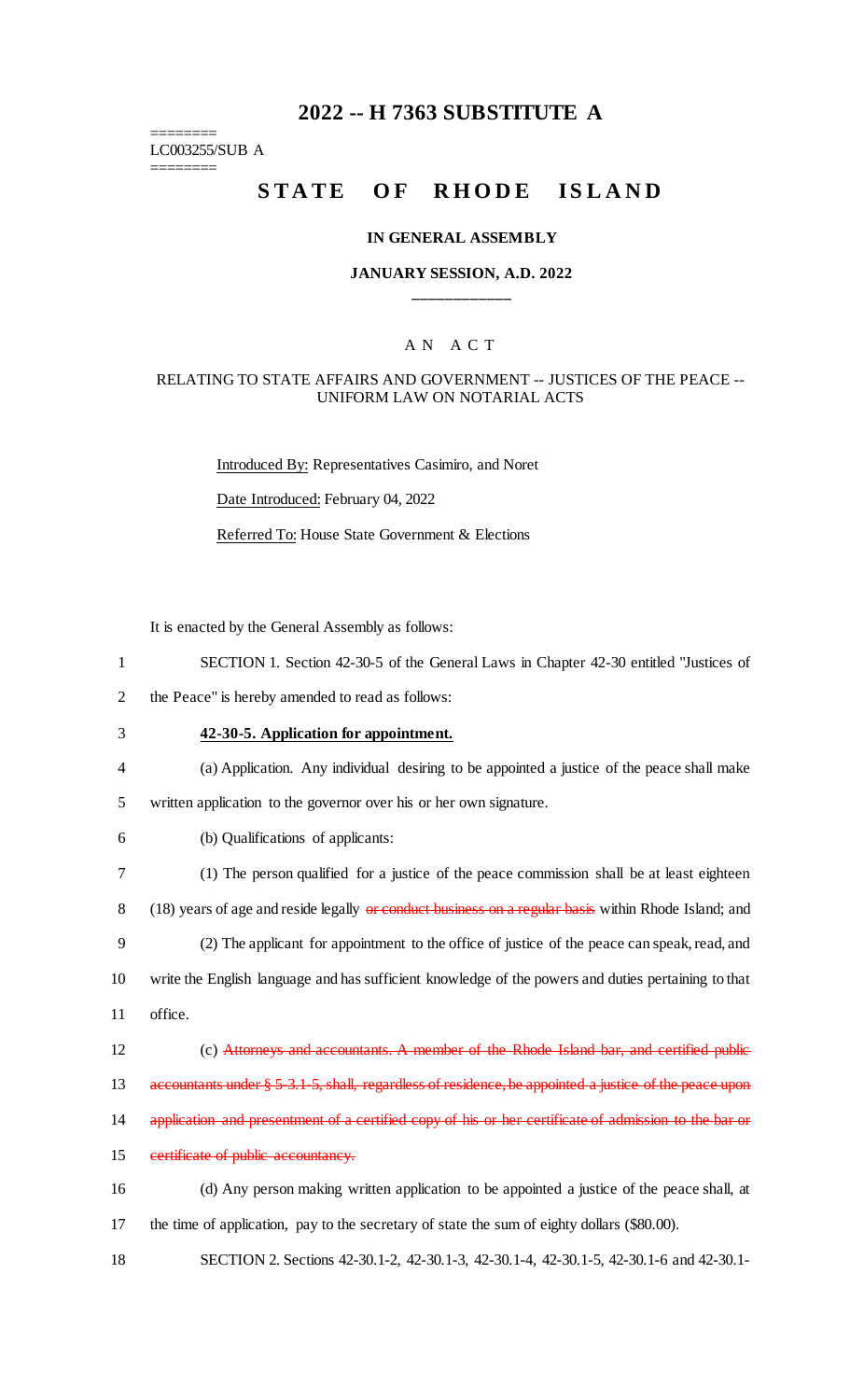- 12 of the General Laws in Chapter 42-30.1 entitled "Uniform Law on Notarial Acts" are hereby
- amended to read as follows:
- **42-30.1-2. Definitions.**
- For purposes of this chapter, the following definitions apply:
- (1) "Acknowledgment" means a declaration by an individual before a notarial officer that the individual has signed a record for the purpose stated in the record and, if the record is signed in a representative capacity, that the individual signed the record with proper authority and signed it as the act of the individual or entity identified in the record.
- (2) "Commissioning agency" means the Rhode Island office of the secretary of state.
- (3) "Commissioning officer" means the governor of the state of Rhode Island.
- (4) "Communication technology" means an electronic device or process that:
- (i) Allows simultaneous communication by sight and sound between a notary public and a
- 13 remotely located individual; and
- (ii) When necessary and consistent with other applicable law, facilitates communication
- with a remotely located individual who has a vision, hearing, or speech impairment by providing
- reasonable accommodations.
- (4)(5) "Electronic" means relating to technology having electrical, digital, magnetic, wireless, optical, electromagnetic, or similar capabilities.
- (5)(6) "Electronic signature" means an electronic symbol, sound, or process attached to, or logically associated with, a record and executed or adopted by an individual with the intent to sign the record.
- (7) "Foreign state" means a jurisdiction other than the United States, a state, territory, or a
- federally recognized Indian tribe.
- (8) "Identity proofing" means a process or service by which a third person provides a notary
- public with a means to verify the identity of a remotely located individual by a review of personal
- 26 information from public or private data sources.
- 27  $\left(\frac{6}{9}\right)$  "In a representative capacity" means acting as:
- (i) An authorized officer, agent, partner, trustee, or other representative for a person other than an individual;
- (ii) A public officer, personal representative, guardian, or other representative, in the
- capacity stated in a record;
- (iii) An agent or attorney-in-fact for a principal; or
- (iv) An authorized representative of another in any other capacity.
- 34  $\left(\frac{7}{(10)}\right)$  "Notarial act" means an act, whether performed with respect to a tangible or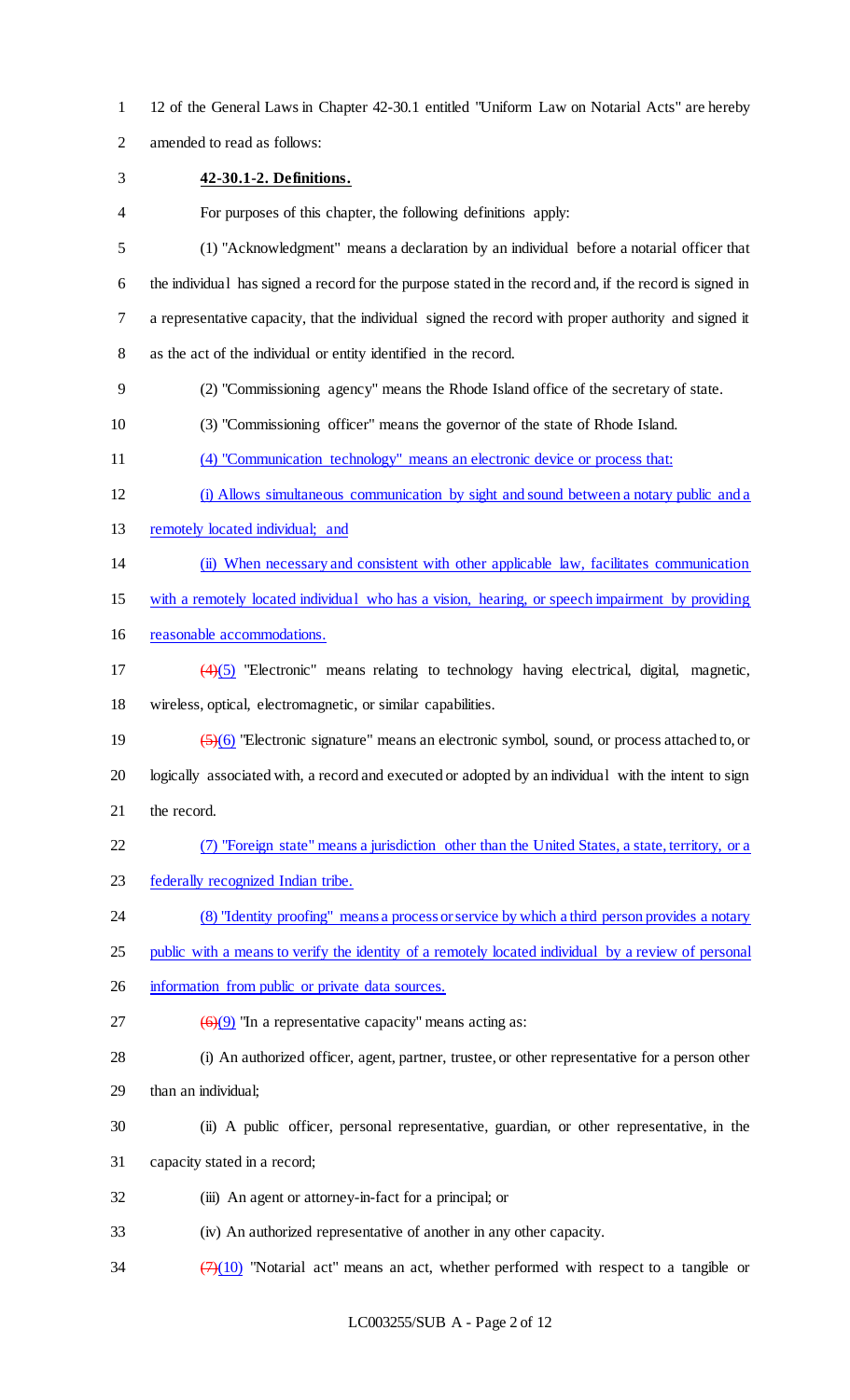electronic record, that a notarial officer may perform under the law of this state. The term includes taking an acknowledgment, administering an oath or affirmation, taking a verification on oath or affirmation, witnessing or attesting a signature, certifying or attesting a copy, noting a protest of a negotiable instrument and transact, do and finish all matters and things relating to protests and protesting bills of exchange and promissory notes, and all other matters within their office required by law, take depositions as prescribed by law, and acknowledgments of deeds and other instruments.

8  $\left(\frac{8}{11}\right)$  "Notarial officer" means a notary public or other individual authorized to perform a notarial act.

10  $(9)(12)$  "Notary public" means an individual commissioned to perform a notarial act by the commissioning officer.

 $12 \left(10\right)(13)$  "Official stamp" means a physical image affixed to a tangible record or an electronic image attached to, or logically associated with, an electronic record.

(14) "Outside the United States" means a location outside the geographic boundaries of the

United States, Puerto Rico, the United States Virgin Islands, and any territory, insular possession,

or other location subject to the jurisdiction of the United States.

 (11)(15) "Person" means an individual, corporation, business trust, statutory trust, estate, trust, partnership, limited-liability company, association, joint venture, public corporation, government or governmental subdivision, agency, or instrumentality, or any other legal or commercial entity.

21  $\left(\frac{(12)(16)}{2}\right)$  "Record" means information that is inscribed on a tangible medium or that is stored in an electronic or other medium and is retrievable in perceivable form.

(17) "Remotely located individual" means an individual who is not in the physical presence

24 of the notary public who performs a notarial act pursuant to § 42-30.1-12.1.

 $\left(\frac{13}{18}\right)$  "Sign" means, with present intent to authenticate or adopt a record:

(i) To execute or adopt a tangible symbol; or

(ii) To attach to, or logically associate with, the record an electronic symbol, sound, or

process.

 $(14)(19)$  "Signature" means a tangible symbol or an electronic signature that evidences the signing of a record.

31  $\left(\frac{(15)}{(20)}\right)$  "Stamping device" means:

(i) A physical device capable of affixing an official stamp upon a tangible record; or

(ii) An electronic device or process capable of attaching to, or logically associating an

official stamp with, an electronic record.

LC003255/SUB A - Page 3 of 12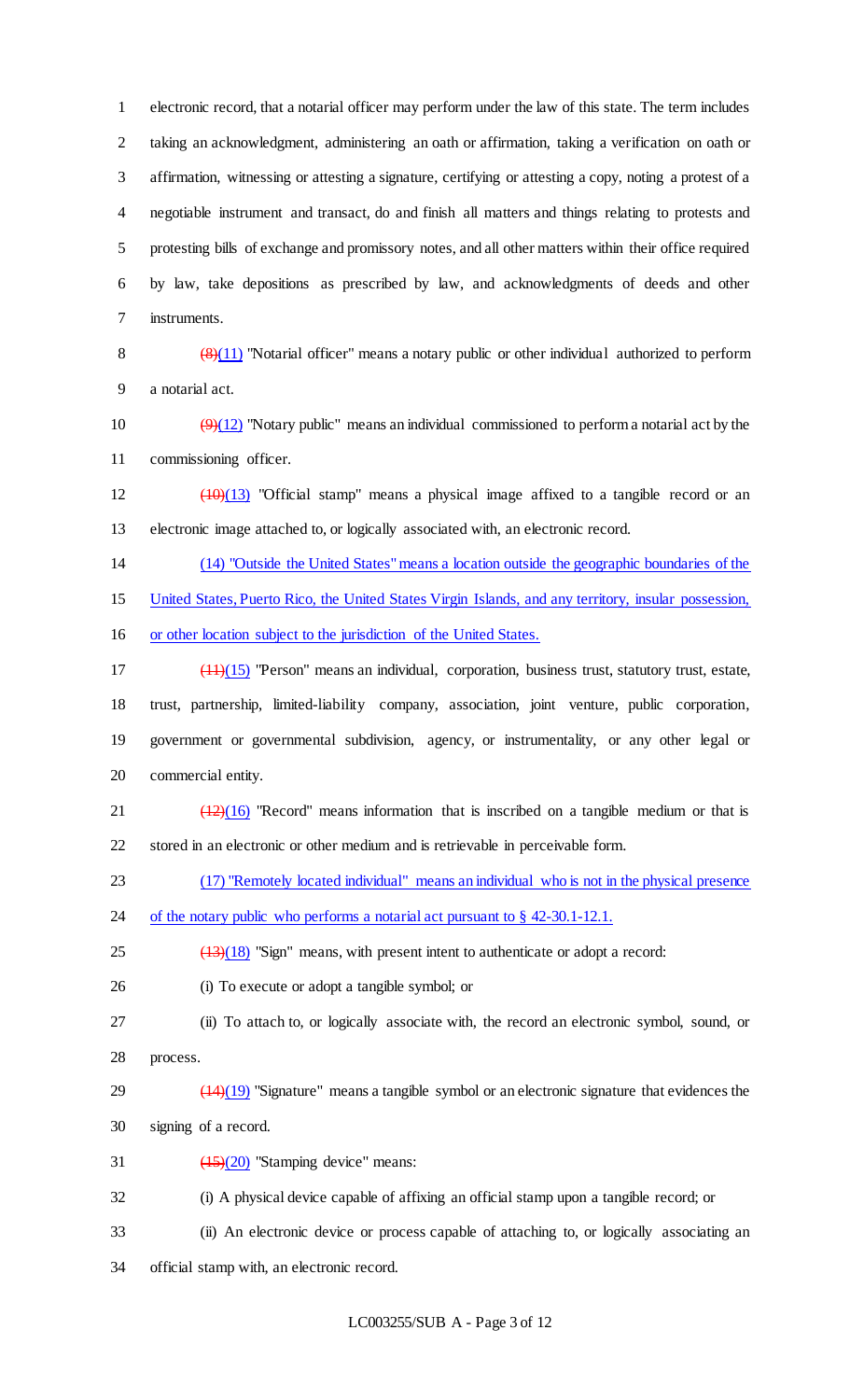(16)(21) "State" means a state of the United States of America, the District of Columbia, Puerto Rico, the United States Virgin Islands, or any territory or insular possession subject to the jurisdiction of the United States.

 $\frac{(17)(22)}{2}$  "Verification on oath or affirmation" means a declaration that a statement in a record is true, made by an individual under oath or by affirmation before a notarial officer.

## **42-30.1-3. Authority to perform notarial act.**

(a) A notarial officer may perform a notarial act authorized by this chapter or by law of this

state other than this chapter.

(b) A notarial officer may not perform a notarial act with respect to a record to which the

officer or the officer's spouse, domestic partner, parent, guardian, child or sibling of the principal,

11 including in-law, step, or half relatives, is a party or in which either of them has a direct beneficial

interest, except where such persons witness a will or other legal document prepared by a notarial

- officer who is an attorney licensed by the State of Rhode Island. A notarial act performed in
- violation of this subsection is voidable.
- 

# (c) A notarial officer may certify that a tangible copy of an electronic record is an accurate

- copy of the electronic record.
- **42-30.1-4. Requirements for certain notarial acts.**

 (a) A notarial officer who takes an acknowledgment of a record shall determine, from personal knowledge or satisfactory evidence of the identity of the individual, that the individual appearing before the officer and making the acknowledgment has the identity claimed and that the signature on the record is the signature of the individual.

 (b) A notarial officer who takes a verification of a statement on oath or affirmation shall determine, from personal knowledge or satisfactory evidence of the identity of the individual, that the individual appearing before the notarial officer and making the verification has the identity claimed and that the signature on the statement verified is the signature of the individual.

- (c) A notarial officer who witnesses or attests to a signature shall determine, from personal knowledge or satisfactory evidence of the identity of the individual, that the individual appearing before the notarial officer and signing the record has the identity claimed.
- 29 (d) A notarial officer who certifies or attests a copy of a record or an item that was copied
- shall determine that the copy is a full, true, and accurate transcription or reproduction of the record
- or item.

 (e) A notarial officer who makes or notes a protest of a negotiable instrument shall do so in accordance with the requirements set forth in § 6A-3-505(b).

# **42-30.1-5. Personal appearance required.**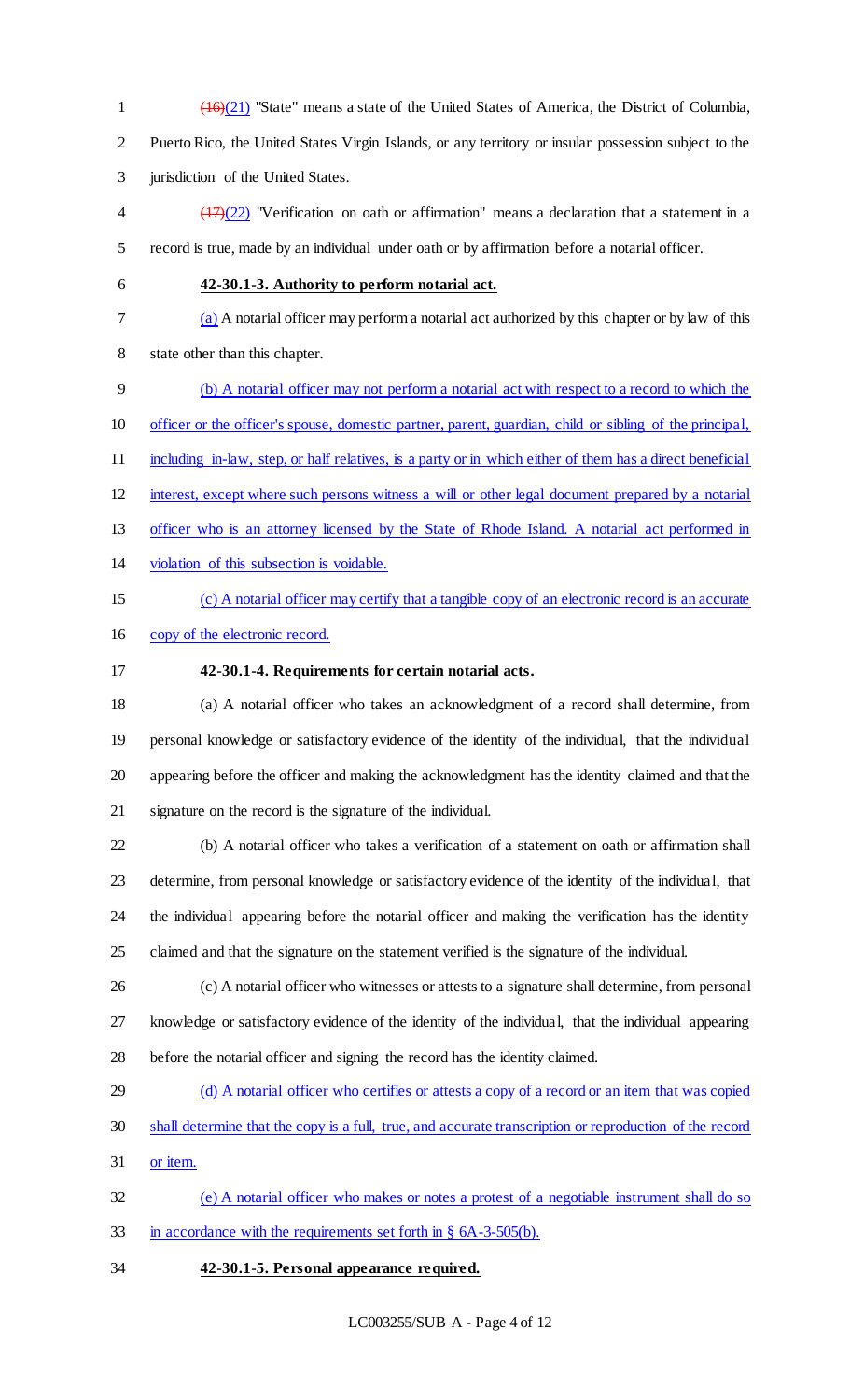If a notarial act relates to a statement made in, or a signature executed upon, a record, the individual making the statement or executing the signature shall appear personally before the 3 notarial officer. For purposes of this section, personal appearance means that the principal and the notary public communicate by communication technology at the time of the notarization; or that the principal and notary public are physically close enough to communicate with each other at the 6 time of notarization. **42-30.1-6. Identification of individual.** (a) A notarial officer has personal knowledge of the identity of an individual appearing before the notarial officer if the individual is personally known to the notarial officer through 10 dealings sufficient to provide reasonable certainty regarding that the legal individual has the 11 identity of the individual claimed. (b) A notarial officer has satisfactory evidence of the identity of an individual appearing before the notarial officer if the notarial officer can identify the individual: 14 (1) By means of: (i) A passport, driver's license, or government-issued, non-driver identification card, that is current or expired not more than three (3) years before performance of the notarial act; or (ii) Another form of government identification issued to an individual that is current or expired not more than three (3) years before performance of the notarial act, contains the signature or a photograph of the individual, and is satisfactory to the notarial officer; or (2) By a verification on oath or affirmation of a credible witness personally appearing before the notarial officer and known to the officer or whom the officer can identify on the basis of a passport, driver's license, or government issued non-driver identification card, which is current or expired not more than three (3) years before performance of the notarial act. (c) A notarial officer may require an individual to provide additional information or identification credentials necessary to assure the notarial officer of the identity of the individual. **42-30.1-12. Foreign notarial act.** (a) In this section, "foreign state" means a government other than the United States of 28 America or, a state, or federally recognized Indian tribe not including the state of Rhode Island. (b) If a notarial act is performed under authority and in the jurisdiction of a foreign state or 30 constituent unit of the foreign state, or is performed under the authority of a multinational or international governmental organization, the act has the same effect under the law of this state as if performed by a notarial officer of this state. (c) If the title of office and indication of authority to perform notarial acts in a foreign state appears in a digest of foreign law or in a list customarily used as a source for that information, the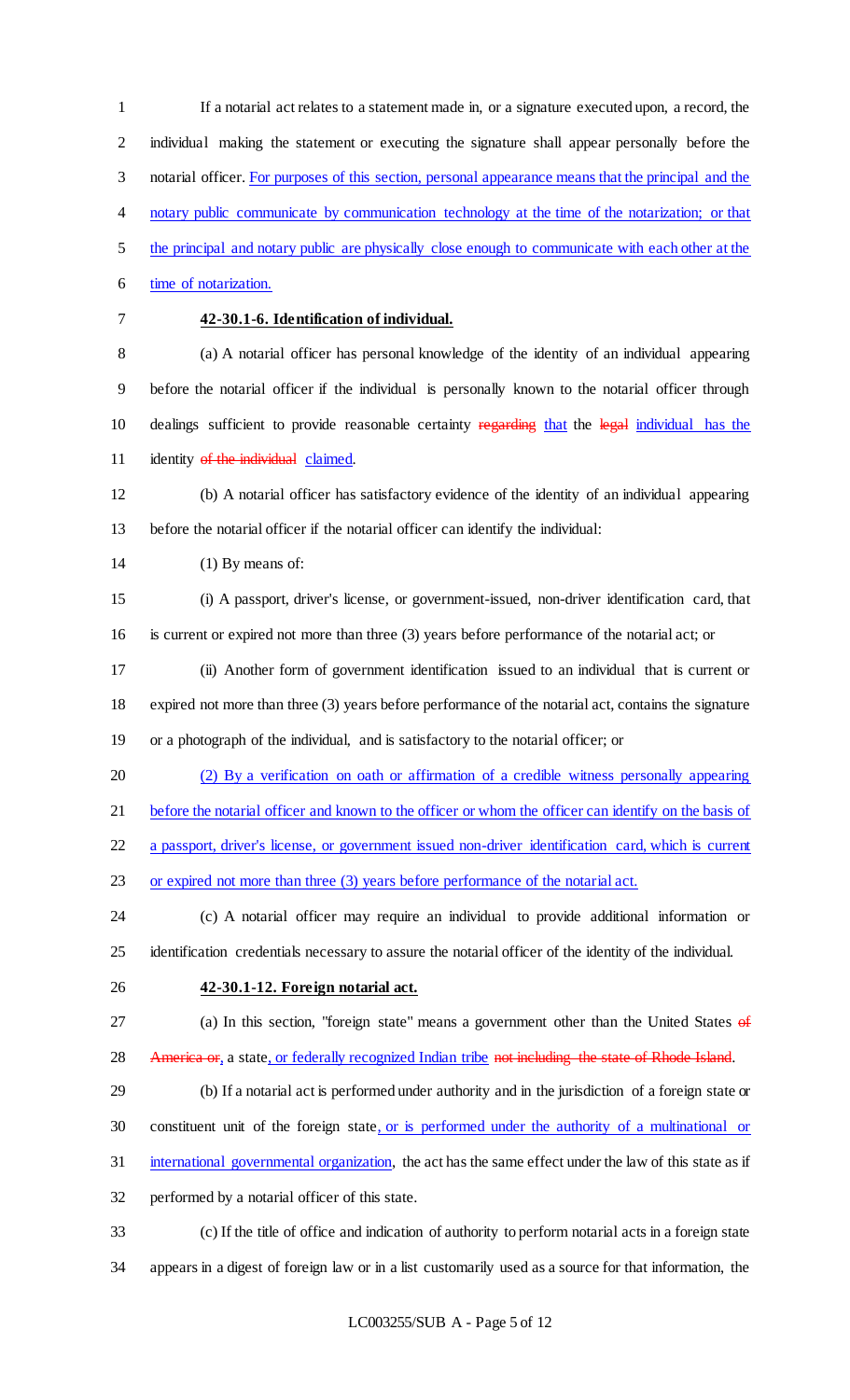authority of an officer with that title to perform notarial acts is conclusively established.

 (d) The signature and official stamp of an individual holding an office described in subsection (c) of this section are prima facie evidence that the signature is genuine and the individual holds the designated title.

 (e) An apostille in the form prescribed by the Hague Convention of October 5, 1961, and issued by a foreign state party to the convention conclusively establishes that the signature of the notarial officer is genuine and that the officer holds the indicated office.

 $(e)(f)$  A consular authentication issued by an individual designated by the United States Department of State as a notarizing officer for performing notarial acts overseas and attached to the record with respect to which the notarial act is performed conclusively establishes that the signature of the notarial officer is genuine and that the officer holds the indicated office.

 SECTION 3. Chapter 42-30.1 of the General Laws entitled "Uniform Law on Notarial Acts" is hereby amended by adding thereto the following sections:

**42-30.1-11.1. Notarial act under authority of federally recognized Indian tribe.** 

(a) A notarial act performed under the authority and in the jurisdiction of a federally

recognized Indian tribe has the same effect as if performed by a notarial officer of this state, if the

act performed in the jurisdiction of the tribe is performed by:

18 (1) A notary public of the tribe;

19 (2) A judge, clerk, or deputy clerk of a court of the tribe; or

(3) Any other individual authorized by the law of the tribe to perform the notarial act.

(b) The signature and title of an individual performing a notarial act under the authority of

and in the jurisdiction of a federally recognized Indian tribe are prima facie evidence that the

signature is genuine and that the individual holds the designated title.

24 (c) The signature and title of a notarial officer described in subsection (a)(1) or (a)(2) of

25 this section conclusively establishes the authority of the officer to perform the notarial act.

**42-30.1-12.1. Notarial act performed for remotely located individual.** 

(a) A remotely located individual may comply with § 42-30.1-5 by using communication

technology to appear before a notary public.

(b) A notary public located in this state may perform a notarial act using communication

technology for a remotely located individual if:

(1) The notary public:

(i) Has personal knowledge under § 42-30.1-6(a) of the identity of the individual;

(ii) Has satisfactory evidence of the identity of the remotely located individual by oath or

34 affirmation from a credible witness appearing before the notary public under § 42-30.1-6(b); or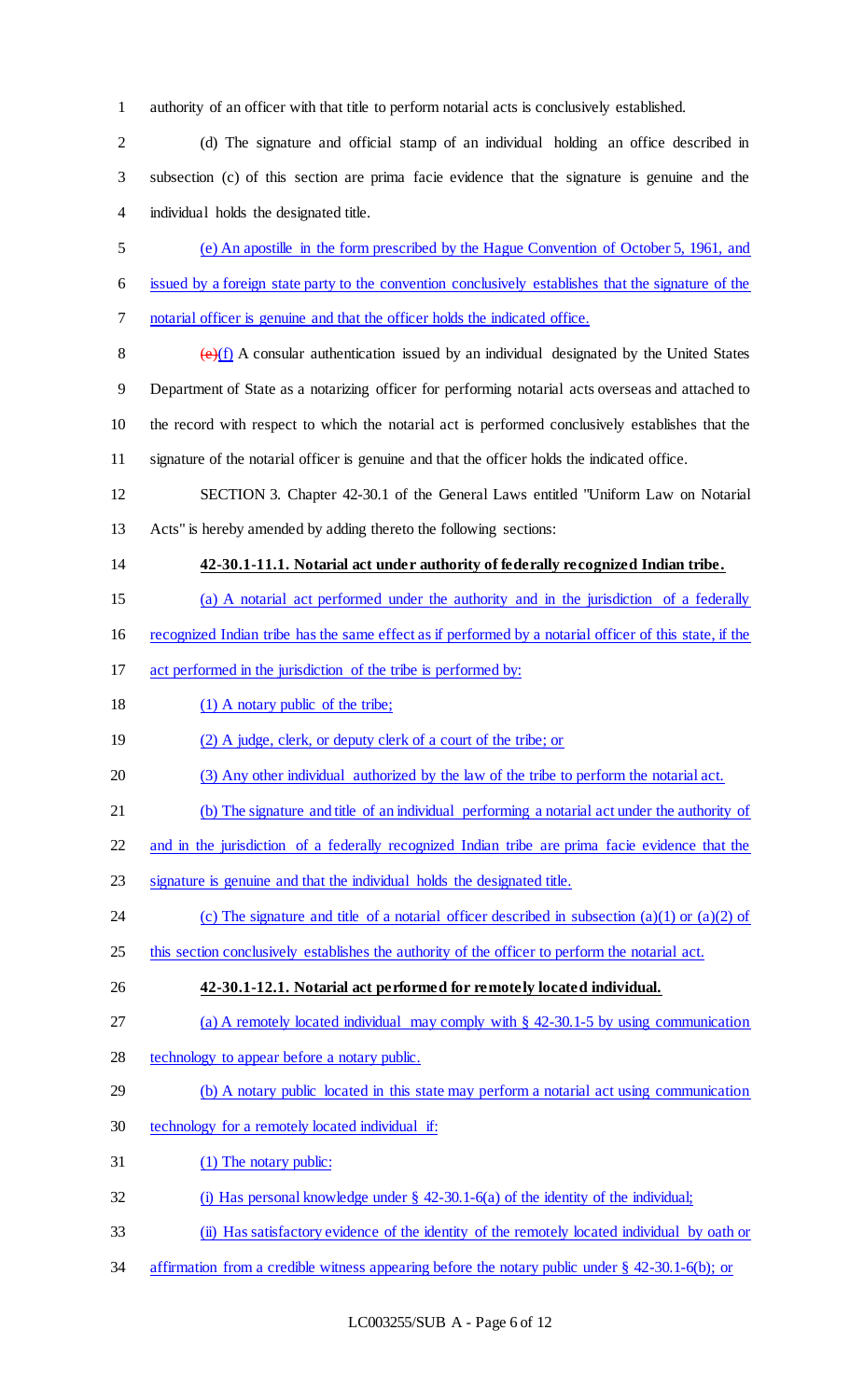(iii) Has obtained satisfactory evidence of the identity of the remotely located individual by using at least two (2) different types of identity proofing; (2) The notary public is reasonably able to confirm that a record before the notary public is the same record in which the remotely located individual made a statement or on which the individual executed a signature; (3) The notary public, or a person acting on behalf of the notary public, creates an audio- visual recording of the performance of the notarial act; and (4) For a remotely located individual located outside the United States: (i) The record: (A) Shall be filed with or relates to a matter before a public official or court, governmental 11 entity, or other entity subject to the jurisdiction of the United States; or (B) Involves property located in the territorial jurisdiction of the United States or involves a transaction substantially connected with the United States; and (ii) The act of making the statement or signing the record is not prohibited by the foreign state in which the remotely located individual is located. (c) If a notarial act is performed under this section, the certificate of notarial act required by § 42-30.1-12.2 and the short-form certificate provided in § 42-30.1-12.2 must indicate that the notarial act was performed using communication technology. 19 (d) A short-form certificate provided in § 42-30.1-12.2(g) for a notarial act subject to this section is sufficient if it: 21 (1) Complies with rules adopted under subsection  $(g)(1)$  of this section; or 22 (2) Is in the form provided in  $\S$  42-30.1-12.2(g) and contains a statement substantially as follows: "This notarial act involved the use of communication technology." (e) A notary public, a guardian, conservator, or agent of a notary public, or a personal 25 representative of a deceased notary public shall retain the audio-visual recording created under 26 subsection (b)(3) of this section, or cause the recording to be retained by a repository designated by or on behalf of the person required to retain the recording. Unless a different period is required by rule adopted under subsection (g)(4) of this section, the recording must be retained for a period 29 of at least ten (10) years after the recording is made. (f) Before a notary public performs the notary public's initial notarial act under this section, the notary public must notify the commissioning agency that the notary public will be performing notarial acts with respect to remotely located individuals and identify the technologies the notary public intends to use. If the commissioning agency has established standards under subsection (g) 34 of this section for approval of communication technology or identity proofing, the communication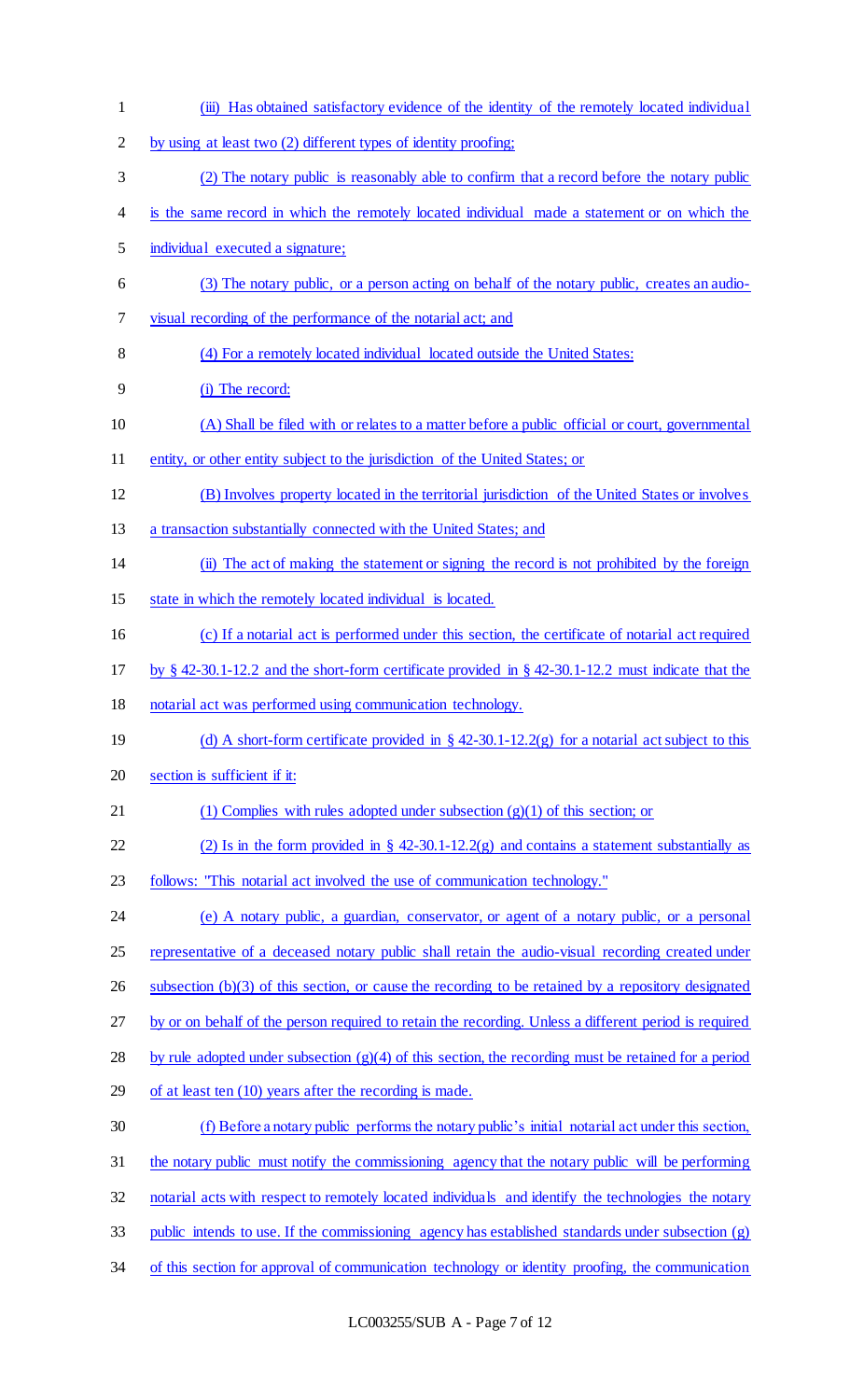technology and identity proofing must conform to the standards. (g) The commissioning agency may adopt rules and regulations under this section regarding performance of a notarial act. The rules may: (1) Prescribe the means of performing a notarial act involving a remotely located individual using communication technology; (2) Establish standards for communication technology and identity proofing; (3) Establish requirements or procedures to approve providers of communication technology and the process of identity proofing; and (4) Establish standards and a period for the retention of an audio-visual recording created under subsection (b)(3) of this section. (h) Before adopting, amending, or repealing a rule governing performance of a notarial act with respect to a remotely located individual, the commissioning agency must consider: (1) The most recent standards regarding the performance of a notarial act with respect to a remotely located individual promulgated by national standard-setting organizations and the 15 recommendations of the National Association of Secretaries of State; (2) Standards, practices, and customs of other jurisdictions that have laws substantially similar to this section; and (3) The views of governmental officials and entities and other interested persons. (i) By allowing its communication technology or identity proofing to facilitate a notarial act for a remotely located individual or by providing storage of the audio-visual recording created 21 under subsection (b)(3) of this section, the provider of the communication technology, identity proofing, or storage appoints the commissioning agency as the provider's agent for service of process in any civil action in this state related to the notarial act. **42-30.1-12.2. Certificate of notarial act.**  (a) A notarial act shall be evidenced by a certificate. The certificate shall: 26 (1) Be executed contemporaneously with the performance of the notarial act; (2) Be signed and dated by the notarial officer and, if the notarial officer is a notary public, be signed in the same manner as on file with the commissioning agency; (3) Identify the jurisdiction in which the notarial act is performed; (4) Contain the title of office of the notarial officer; and (5) If the notarial officer is a notary public, indicate the date of expiration, if any, of the officer's commission. (b) If a notarial act regarding a tangible record is performed by a notary public, an official stamp shall be affixed to the certificate. If a notarial act is performed regarding a tangible record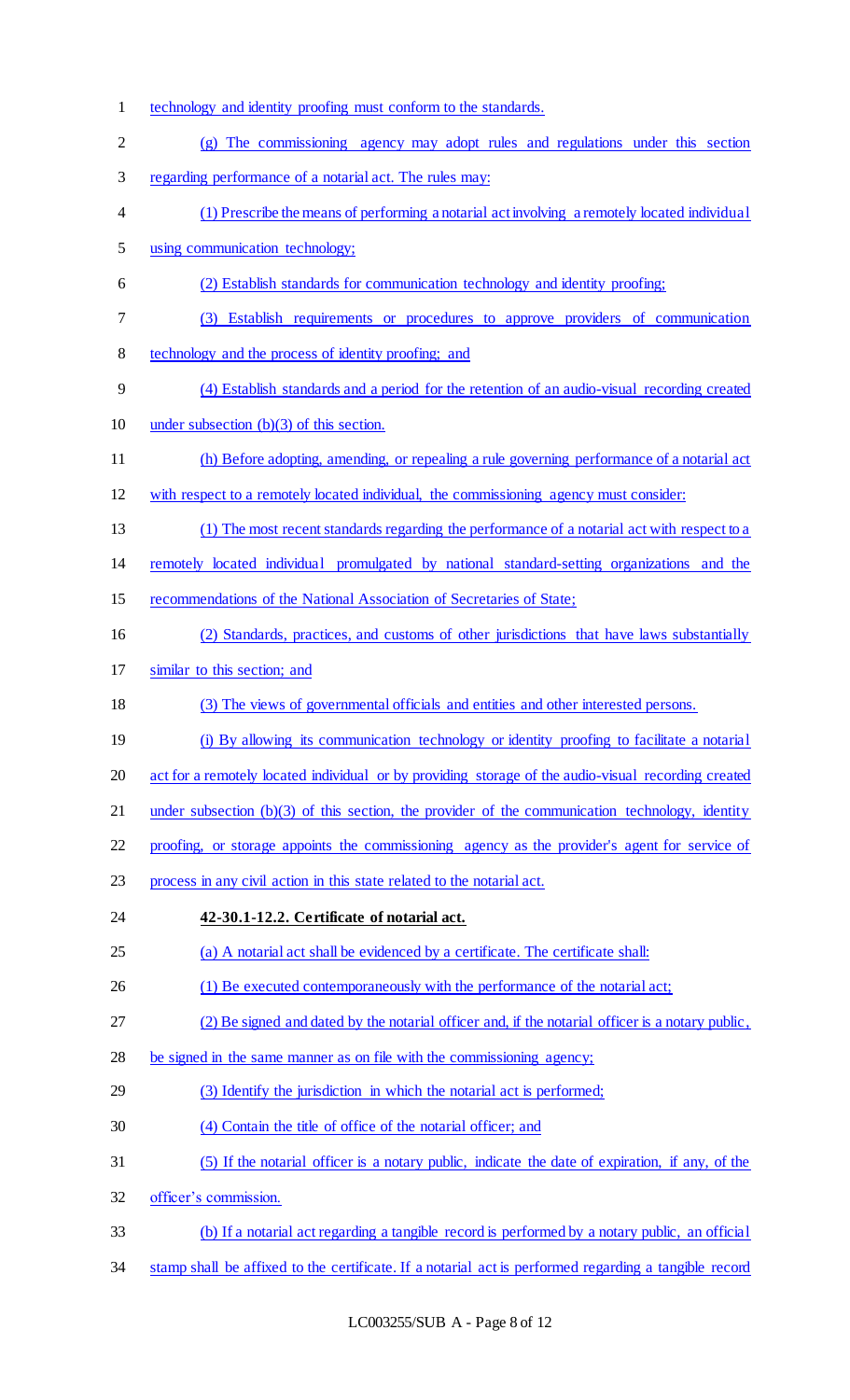| $\mathbf{1}$   | by a notarial officer other than a notary public and the certificate contains the information specified           |
|----------------|-------------------------------------------------------------------------------------------------------------------|
| $\overline{2}$ | in subsections (a)(2), (a)(3), and (a)(4) of this section, an official stamp may be affixed to the                |
| 3              | certificate. If a notarial act regarding an electronic record is performed by a notarial officer and the          |
| 4              | certificate contains the information specified in subsections $(a)(2)$ , $(a)(3)$ , and $(a)(4)$ of this section, |
| 5              | an official stamp may be attached to or logically associated with the certificate.                                |
| 6              | (c) A certificate of a notarial act is sufficient if it meets the requirements of subsections (a)                 |
| 7              | and (b) of this section, and:                                                                                     |
| 8              | (1) Is in a form otherwise permitted by the laws of this state;                                                   |
| 9              | (2) Is in a form permitted by the law applicable in the jurisdiction in which the notarial act                    |
| 10             | was performed; or                                                                                                 |
| 11             | (3) Sets forth the actions of the notarial officer and the actions are sufficient to meet the                     |
| 12             | requirements of the notarial act as provided in §§ 42-30.1-4, 42-30.1-5, and 42-30.1-6 or any other               |
| 13             | applicable laws of this state.                                                                                    |
| 14             | (d) By executing a certificate of a notarial act, a notarial officer certifies that the notarial                  |
| 15             | officer has complied with the requirements and made the determinations specified in $\S$ $\S$ 42-30.1-3,          |
| 16             | 42-30.1-4, and 42-30.1-5.                                                                                         |
| 17             | (e) A notarial officer may not affix the notarial officer's signature to, or logically associate                  |
| 18             | it with, a certificate until the notarial act has been performed.                                                 |
| 19             | (f) If a notarial act is performed regarding a tangible record, a certificate must be part of,                    |
| 20             | or securely attached to, the record. If a notarial act is performed regarding an electronic record, the           |
| 21             | certificate must be affixed to, or logically associated with, the electronic record.                              |
| 22             | (g) The commissioning agency shall develop short form certificates of notarial acts, if                           |
| 23             | completed with the information required by subsections (a), (b) and (c) of this section, for the                  |
| 24             | following purposes:                                                                                               |
| 25             | (1) An acknowledgment in an individual capacity;                                                                  |
| 26             | (2) An acknowledgment in a representative capacity;                                                               |
| 27             | (3) A verification on oath or affirmation;                                                                        |
| 28             | (4) Witnessing or attesting a signature;                                                                          |
| 29             | (5) Certifying a copy of a record.                                                                                |
| 30             | 42-30.1-13.1. Stamping Device.                                                                                    |
| 31             | (a) A notary public is responsible for the security of the notary public's stamping device                        |
| 32             | and may not allow another individual to use the device to perform a notarial act. On the resignation              |
| 33             | from, or the revocation or expiration of, the notary public's commission, or on the expiration of the             |
| 34             | date set forth in the stamping device, if any, the notary public shall disable the stamping device by             |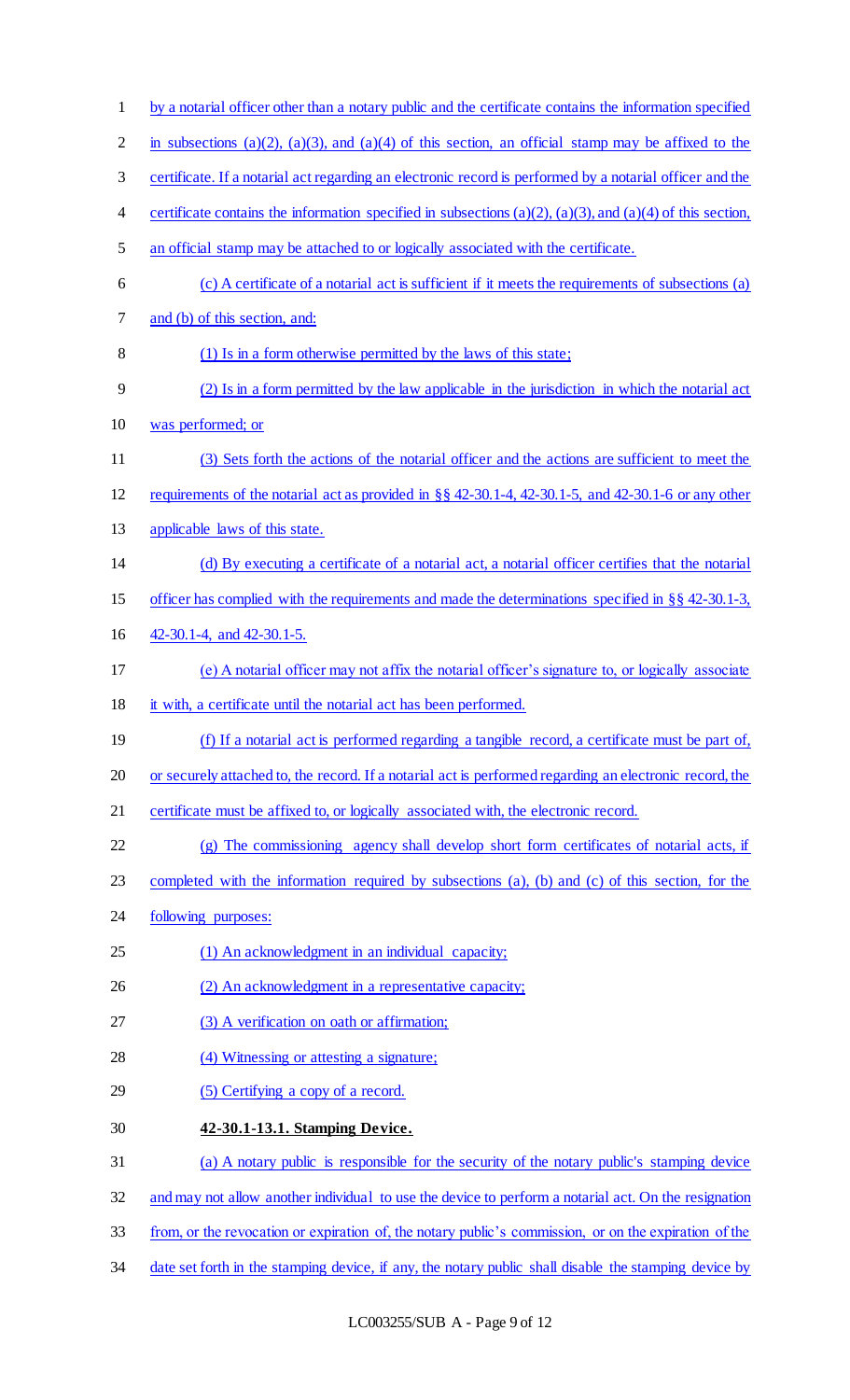destroying, defacing, damaging, erasing, or securing it against use in a manner that renders it 2 unusable. On the death or adjudication of incompetency of a notary public, the notary public's personal representative or guardian or any other person knowingly in possession of the stamping device shall render it unusable by destroying, defacing, damaging, erasing, or securing it against use in a manner that renders it unusable. (b) If a notary public's stamping device is lost or stolen, the notary public or the notary public's personal representative or guardian shall notify promptly the commissioning officer or agency on discovering that the device is lost or stolen. **42-30.1-19.1. Rules.**  (a) The commissioning agency may adopt rules and regulations to implement this chapter. Rules and regulations adopted regarding the performance of notarial acts with respect to electronic records may not require, or accord greater legal status or effect to, the implementation or application of a specific technology or technical specification. The rules and regulations may: (1) Prescribe the manner of performing notarial acts regarding tangible and electronic records; (2) Include provisions to ensure that any change to or tampering with a record bearing a certificate of a notarial act is self-evident; (3) Include provisions to ensure integrity in the creation, transmittal, storage, or 19 authentication of electronic records or signatures; (4) Prescribe the process of granting, renewing, conditioning, denying, suspending, or 21 revoking a notary public commission and assuring the trustworthiness of an individual holding a commission as notary public; (5) Include provisions to prevent fraud or mistake in the performance of notarial acts; (6) Provide for an evaluation tool for applicants to demonstrate sufficient knowledge of the powers and duties of a notary commission. 26 (b) In adopting, amending, or repealing rules about notarial acts with respect to electronic records, the commissioning agency shall consider, so far as is consistent with this chapter: (1) The most recent standards regarding electronic records promulgated by national bodies, such as the national association of secretaries of state; (2) Standards, practices, and customs of other jurisdictions that substantially enact this chapter; and (3) The views of governmental officials and entities and other interested persons. **42-30.1-20.1. Fees to perform notarial acts.**  (a) Except as provided in subsection (b) of this section, a notary public may charge a fee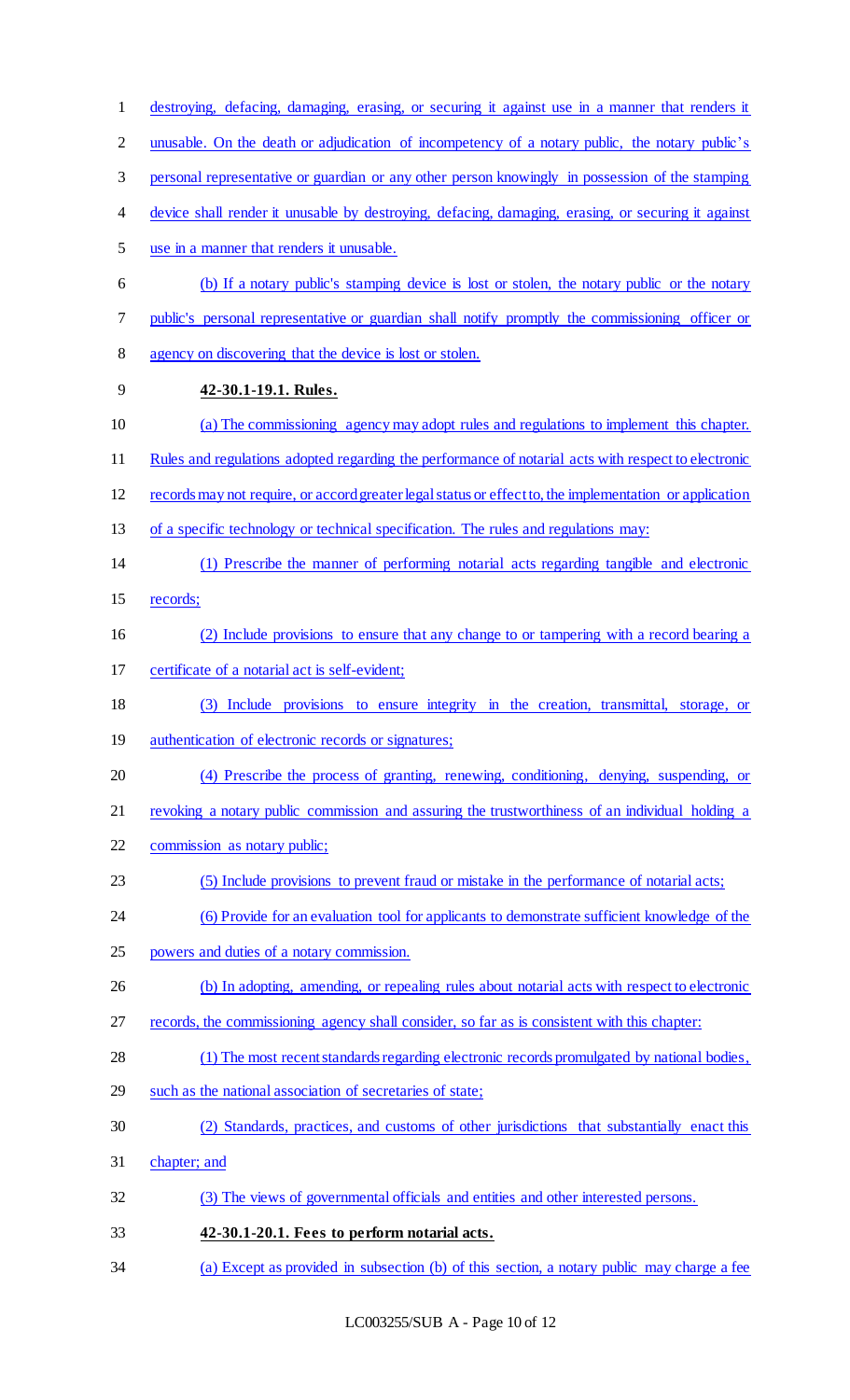- 1 not to exceed five dollars (\$5.00) per document or notarization; travel fees must be equal to or less
- 2 than the then effective federal mileage rate as issued by the internal revenue service. All fees must
- 3 be posted in a conspicuous place in the notary's place of business or upon request, fees must be
- 4 disclosed to any person utilizing the services of the notary.
- 5 (b) In performing a notarial act for a remotely located individual pursuant to § 42-30.1-
- 6 12.1, a notary public may charge a fee not to exceed twenty-five dollars (\$25.00) per notarial act.
- 7 All fees must be disclosed to any person utilizing the services of the notary public prior to the
- 8 performance of a notarial act pursuant to § 42-30.1-12.1.

## 9 **42-30.1-24.1. Uniformity of application and construction.**

- 10 In applying and construing this chapter, consideration must be given to the need to promote
- 11 uniformity of the law with respect to its subject matter among states that enact it.
- 12 SECTION 4. This act shall take effect upon passage.

======== LC003255/SUB A

========